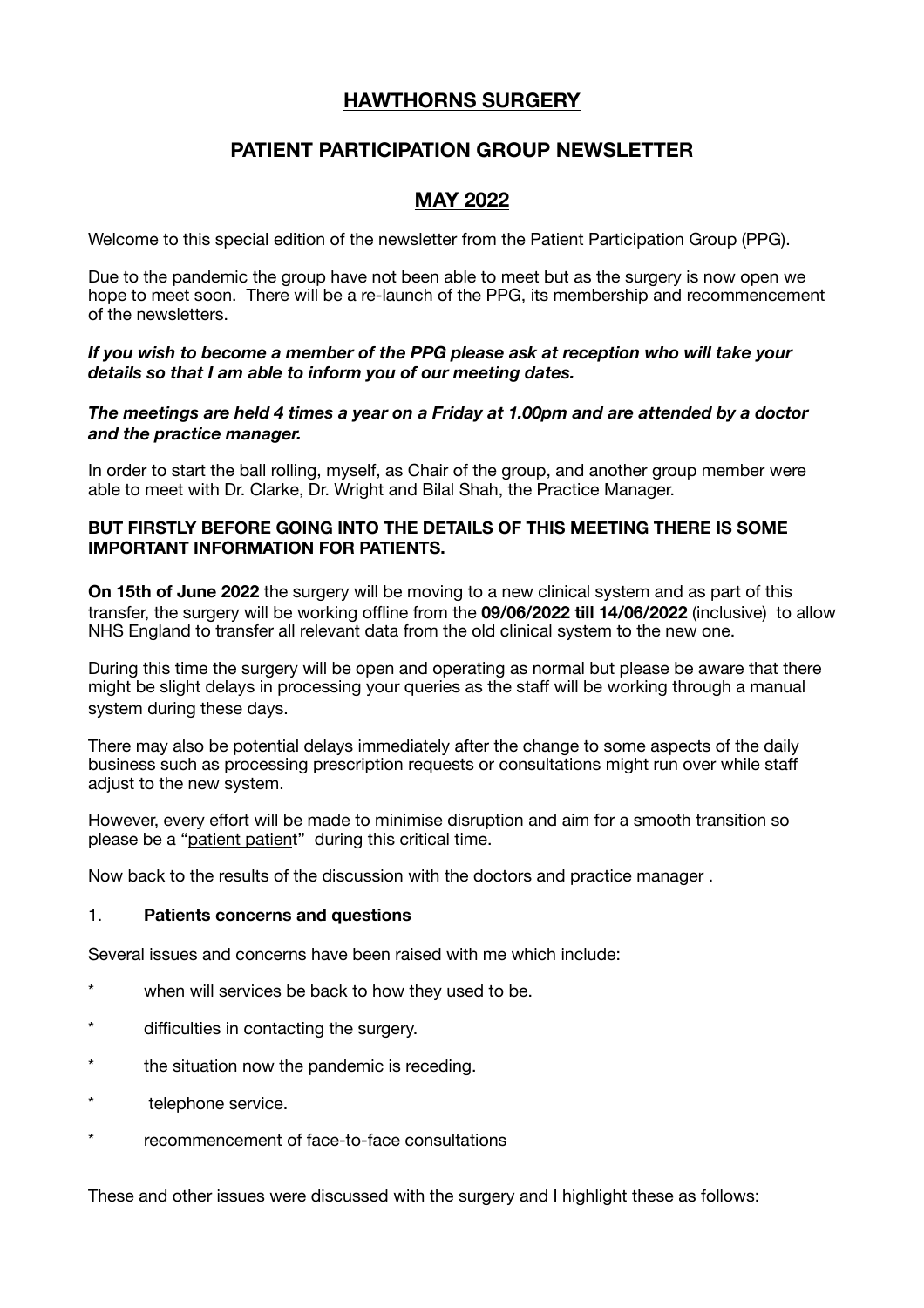## **2. Back to the normal service, as it used to be**.

The service will never be completely back to how we once knew it and some contacts will be different in the future.

Over the last the two years contact with the surgery had to change to on-line virtual and telephone consultations and many patients and carers have said that they would like it to continue in this way.

The reasons given include:

- it fits in with their work changes as many are now working from home and these type of consultations mean they do not have to have time from work
- \* they prefer not going to the surgery and are happy with a telephone or virtual consultation.
- their need to speak to a doctor or nurse does not need a face-to-face meeting.

However, all appointments will now be triaged with a doctor when a decision will be made if a face-to-face consultation is necessary. When calling the surgery for an appointment or if booking on-line the first appointment will be a telephone call. When you call the surgery you will be given an approximate time to expect the doctor to call you. If at this call it is decided that you need to be seen a suitable appointment will then be made face-to-face or virtual.

During the period of the pandemic it was shown that often many health issues can be identified, treatment advised and if needed, prescriptions ordered at this first phone call.

### **3. Telephone system.**

There have been some major problems with the surgery telephone service but the contract has a few years to run and it is very costly to cancel it. However, there have been many discussions with the telephone contractor and some alterations have been agreed including a better system during busy times. The previous system could only cope with a queue of 7 callers but there is now a longer queue of up to 25 callers before the engaged tone occurs.

This may seen a large number but there are also extra staff now answering the telephones to reduce the wait. The surgery has also now introduced designated times for patients who are wanting access to the secretarial team or the prescriptions team. This hopefully will allow the surgery to keep more lines available in peak times for patients who have urgent needs and want access to a GP.

## **4. Changes to Infection Prevention and Control Guidance - a move back to near normal pre-pandemic behaviour.**

The surgery has opened its waiting room for all patients to use with immediate effect. This means, if a patient is arriving for a face-to-face appointment (regardless of which clinician), they will be asked to come through main reception and wait in the waiting room, as it was pre-pandemic. All signage instructing otherwise has now been removed.

Patients do not need to wait in their cars anymore unless they prefer that option, which they will have to mention when booking their appointment.

Patients do not need to maintain a distance while in the waiting room, so all tapes/signs have been removed.

#### **However, wearing a face covering is still mandatory while on surgery premises.**